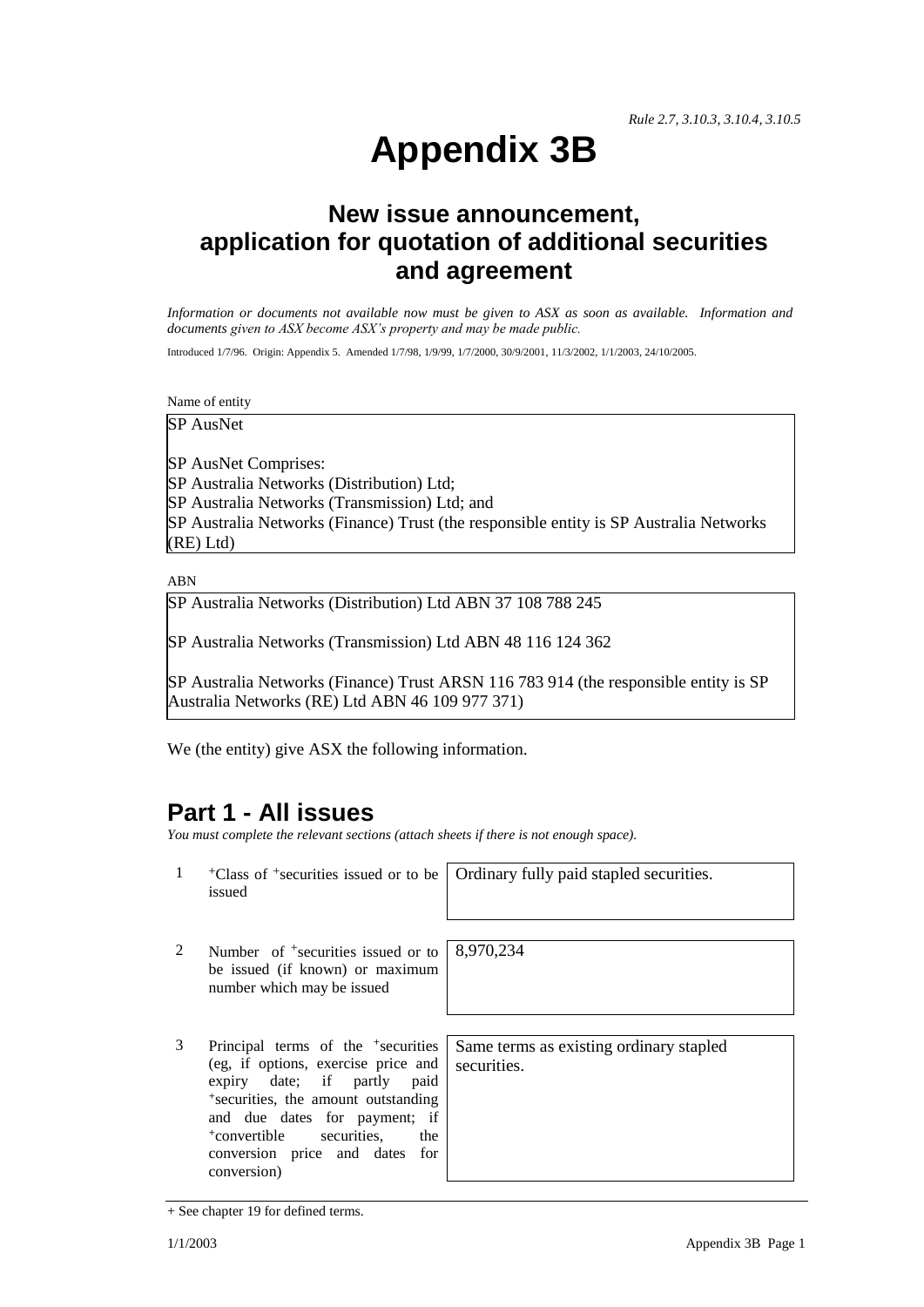| 4 | Do the <sup>+</sup> securities rank equally in all<br>respects from the date of allotment<br>with an existing <sup>+</sup> class of quoted<br>*securities?                                                                                                                                                                                                                                          | As from allotment the new ordinary stapled<br>securities will rank equally with existing<br>ordinary stapled securities.                                                                                              |                                |
|---|-----------------------------------------------------------------------------------------------------------------------------------------------------------------------------------------------------------------------------------------------------------------------------------------------------------------------------------------------------------------------------------------------------|-----------------------------------------------------------------------------------------------------------------------------------------------------------------------------------------------------------------------|--------------------------------|
|   | If the additional securities do not<br>rank equally, please state:<br>the date from which they do<br>which<br>extent to<br>the<br>they<br>participate for the next dividend,<br>$(in$ the<br>of<br>case<br>a<br>trust,<br>distribution) or interest payment<br>the extent to which they do not<br>rank equally, other than in<br>relation to the next dividend,<br>distribution or interest payment | Not applicable                                                                                                                                                                                                        |                                |
| 5 | Issue price or consideration                                                                                                                                                                                                                                                                                                                                                                        | \$1.01                                                                                                                                                                                                                |                                |
|   |                                                                                                                                                                                                                                                                                                                                                                                                     |                                                                                                                                                                                                                       |                                |
| 6 | Purpose of the issue<br>(If issued as consideration for the<br>acquisition of assets, clearly identify<br>those assets)                                                                                                                                                                                                                                                                             | The ordinary stapled securities will be issued<br>pursuant to the SP AusNet Distribution<br>Reinvestment Plan and the proceeds used for<br>capital management purposes and to fund<br>capital expenditure for growth. |                                |
|   |                                                                                                                                                                                                                                                                                                                                                                                                     |                                                                                                                                                                                                                       |                                |
| 7 | Dates of entering <sup>+</sup> securities into<br>uncertificated holdings or despatch<br>of certificates                                                                                                                                                                                                                                                                                            | 29 June 2012                                                                                                                                                                                                          |                                |
|   |                                                                                                                                                                                                                                                                                                                                                                                                     |                                                                                                                                                                                                                       |                                |
|   |                                                                                                                                                                                                                                                                                                                                                                                                     | Number                                                                                                                                                                                                                | <sup>+</sup> Class             |
| 8 | Number<br><sup>+</sup> class<br>and<br>of<br>all<br>*securities<br><b>ASX</b><br>quoted<br>on<br>(including the securities in clause<br>2 if applicable)                                                                                                                                                                                                                                            | 3,339,620,165                                                                                                                                                                                                         | Ordinary stapled<br>securities |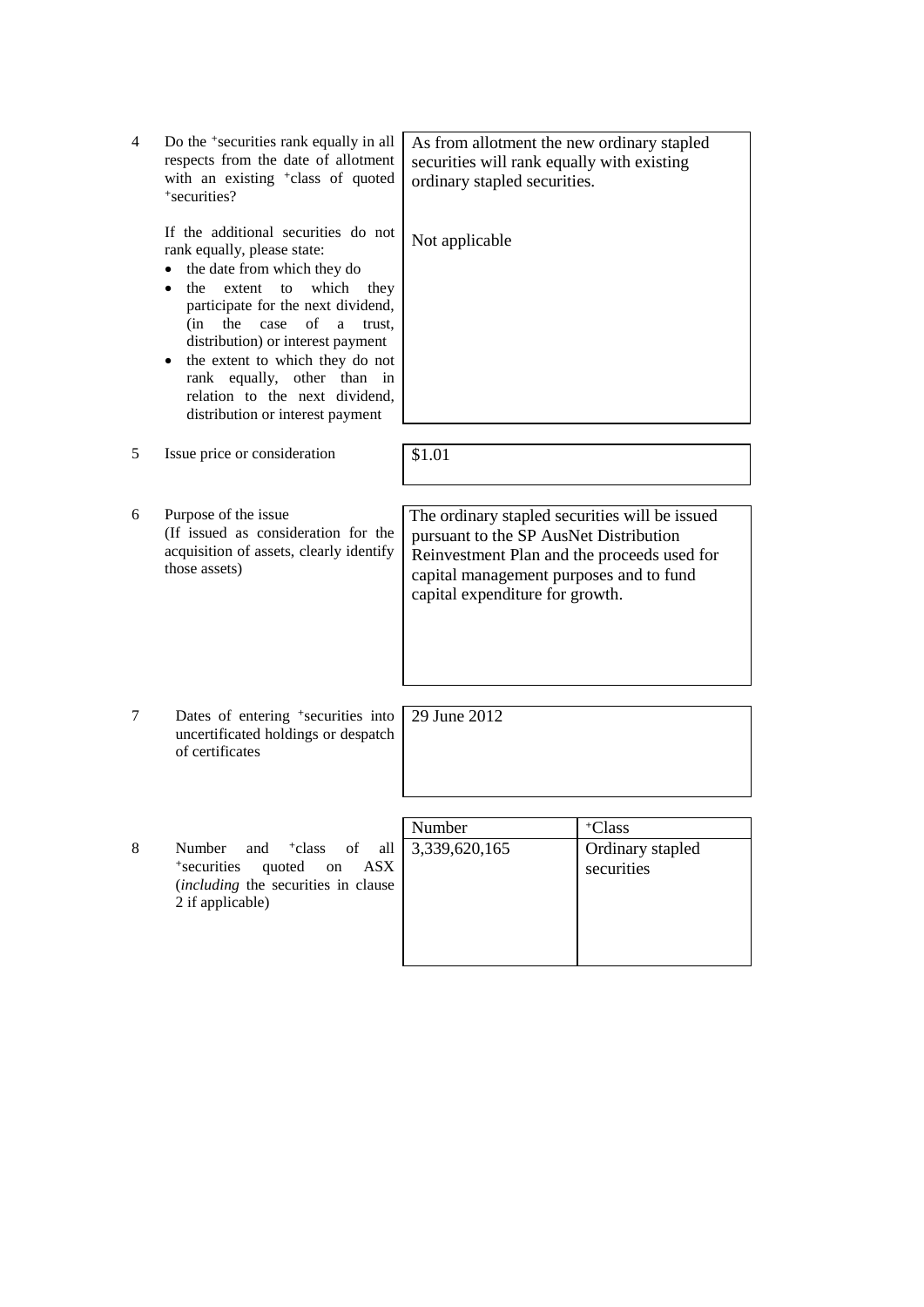|  |                  |  | Number                                                                       | <sup>+</sup> Class                         |
|--|------------------|--|------------------------------------------------------------------------------|--------------------------------------------|
|  |                  |  |                                                                              |                                            |
|  |                  |  |                                                                              |                                            |
|  |                  |  |                                                                              |                                            |
|  |                  |  |                                                                              |                                            |
|  | 2 if applicable) |  | *securities not quoted on ASX<br><i>(including the securities in clause)</i> | Number and <sup>+</sup> class of all   Nil |

10 Dividend policy (in the case of a trust, distribution policy) on the increased capital (interests)

There will be no change in distribution policy.

## **Part 2 - Bonus issue or pro rata issue**

| 11 | holder<br>security<br>approval<br>Is<br>required?                                                                                         | Not applicable |
|----|-------------------------------------------------------------------------------------------------------------------------------------------|----------------|
| 12 | Is the issue renounceable or non-<br>renounceable?                                                                                        | Not applicable |
| 13 | Ratio in which the <sup>+</sup> securities will<br>be offered                                                                             | Not applicable |
| 14 | <sup>+</sup> Class of <sup>+</sup> securities to which the<br>offer relates                                                               | Not applicable |
| 15 | <sup>+</sup> Record<br>determine<br>date<br>to<br>entitlements                                                                            | Not applicable |
| 16 | Will holdings on different registers<br>(or subregisters) be aggregated for<br>calculating entitlements?                                  | Not applicable |
| 17 | Policy for deciding entitlements in<br>relation to fractions                                                                              | Not applicable |
| 18 | Names of countries in which the<br>entity has <sup>+</sup> security holders who<br>will<br>not<br>be<br>sent<br>issue<br>new<br>documents | Not applicable |
|    | Note: Security holders must be told how their<br>entitlements are to be dealt with.                                                       |                |
|    | Cross reference: rule 7.7.                                                                                                                |                |
| 19 | Closing<br>date<br>for<br>receipt<br>of<br>acceptances or renunciations                                                                   | Not applicable |

<sup>+</sup> See chapter 19 for defined terms.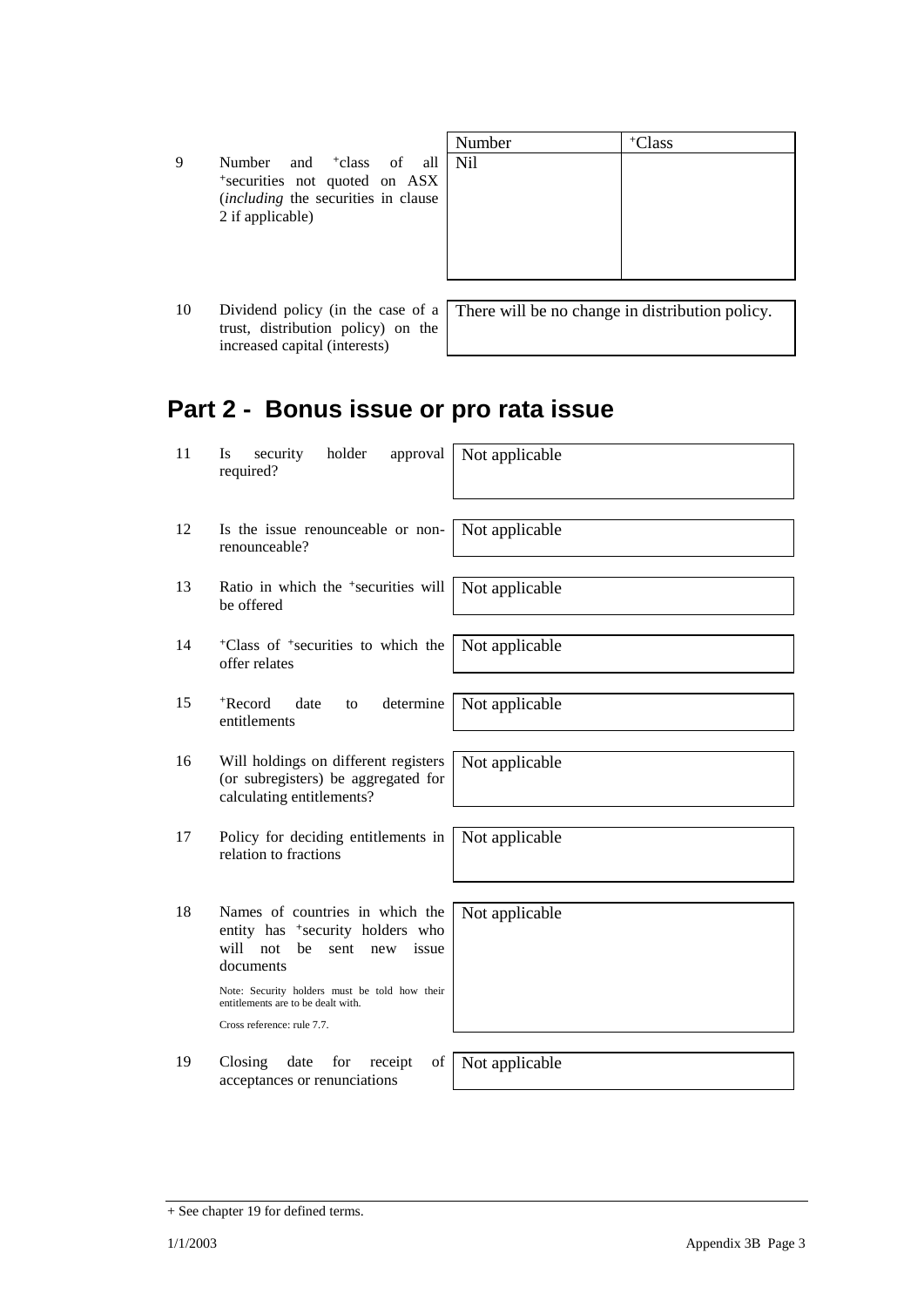| 20 | Names of any underwriters                                                                                                                                               | Not applicable |
|----|-------------------------------------------------------------------------------------------------------------------------------------------------------------------------|----------------|
| 21 | Amount of any underwriting fee or<br>commission                                                                                                                         | Not applicable |
| 22 | Names of any brokers to the issue                                                                                                                                       | Not applicable |
| 23 | Fee or commission payable to the<br>broker to the issue                                                                                                                 | Not applicable |
| 24 | any handling<br>Amount of<br>fee<br>brokers who lodge<br>payable to<br>acceptances or renunciations on<br>behalf of <sup>+</sup> security holders                       | Not applicable |
| 25 | If the issue is contingent<br>on<br>*security holders' approval, the date<br>of the meeting                                                                             | Not applicable |
| 26 | Date entitlement and acceptance<br>form and prospectus or Product<br>Disclosure Statement will be sent to<br>persons entitled                                           | Not applicable |
| 27 | If the entity has issued options, and<br>the terms entitle option holders to<br>participate on exercise, the date on<br>which notices will be sent to option<br>holders | Not applicable |
| 28 | Date rights trading will begin (if<br>applicable)                                                                                                                       | Not applicable |
| 29 | Date rights trading will end (if<br>applicable)                                                                                                                         | Not applicable |
| 30 | How do <sup>+</sup> security holders sell their<br>in full through<br>entitlements<br>a<br>broker?                                                                      | Not applicable |
| 31 | How do <sup>+</sup> security holders sell part<br>of their entitlements through a<br>broker and accept for the balance?                                                 | Not applicable |

<sup>+</sup> See chapter 19 for defined terms.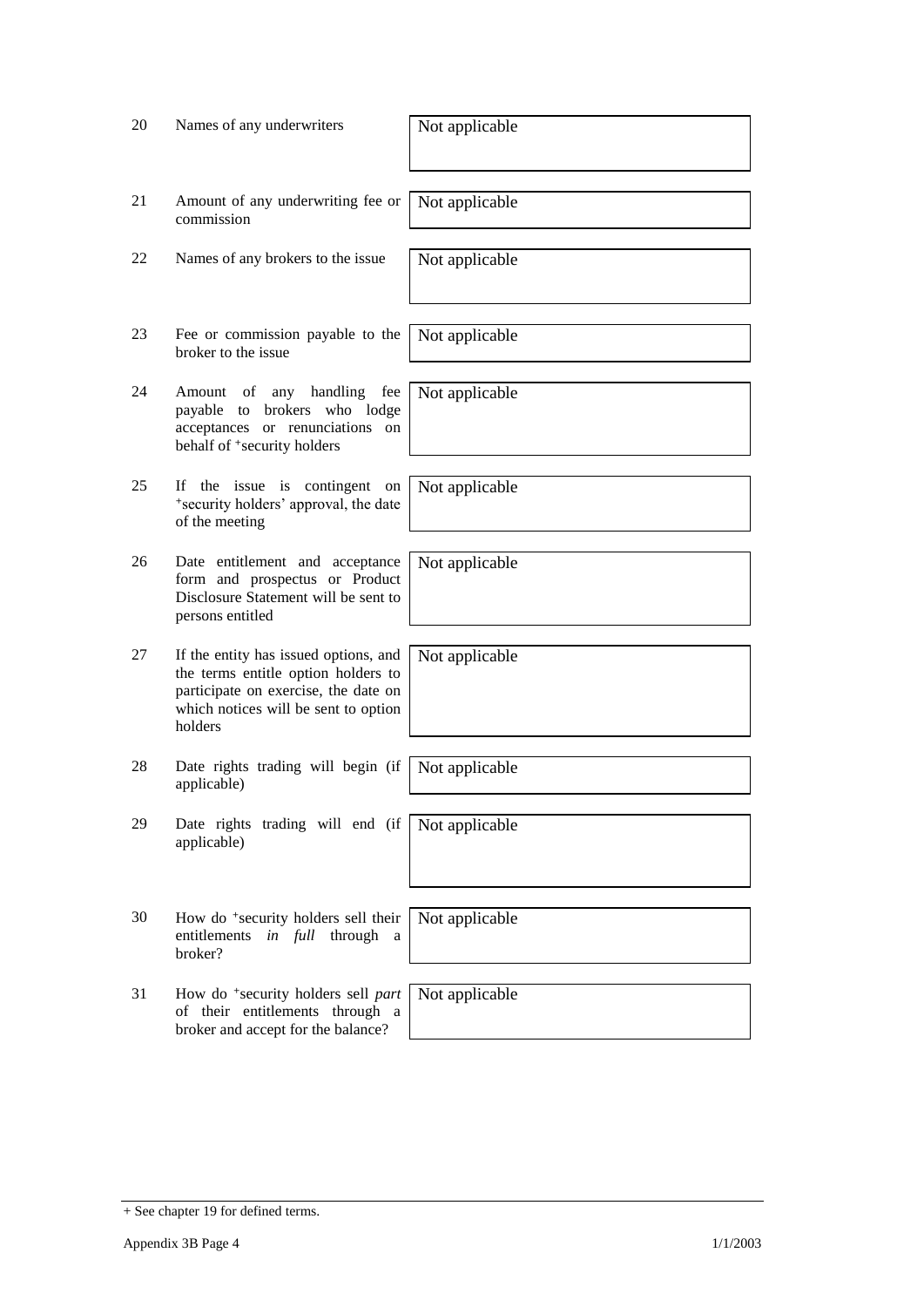32 How do <sup>+</sup>security holders dispose of their entitlements (except by sale through a broker)?

Not applicable

33 +Despatch date Not applicable

### **Part 3 - Quotation of securities**

*You need only complete this section if you are applying for quotation of securities*

- 34 Type of securities (*tick one*)
- (a)  $\Box$  Securities described in Part 1
- 

(b) All other securities

Example: restricted securities at the end of the escrowed period, partly paid securities that become fully paid, employee incentive share securities when restriction ends, securities issued on expiry or conversion of convertible securities

#### **Entities that have ticked box 34(a)**

#### **Additional securities forming a new class of securities**

*Tick to indicate you are providing the information or documents*

- 35 If the <sup>+</sup> securities are <sup>+</sup>equity securities, the names of the 20 largest holders of the additional <sup>+</sup>securities, and the number and percentage of additional <sup>+</sup>securities held by those holders
- 36 If the <sup>+</sup> securities are <sup>+</sup>equity securities, a distribution schedule of the additional <sup>+</sup>securities setting out the number of holders in the categories 1 - 1,000 1,001 - 5,000 5,001 - 10,000 10,001 - 100,000 100,001 and over
- 37 A copy of any trust deed for the additional <sup>+</sup>securities

<sup>+</sup> See chapter 19 for defined terms.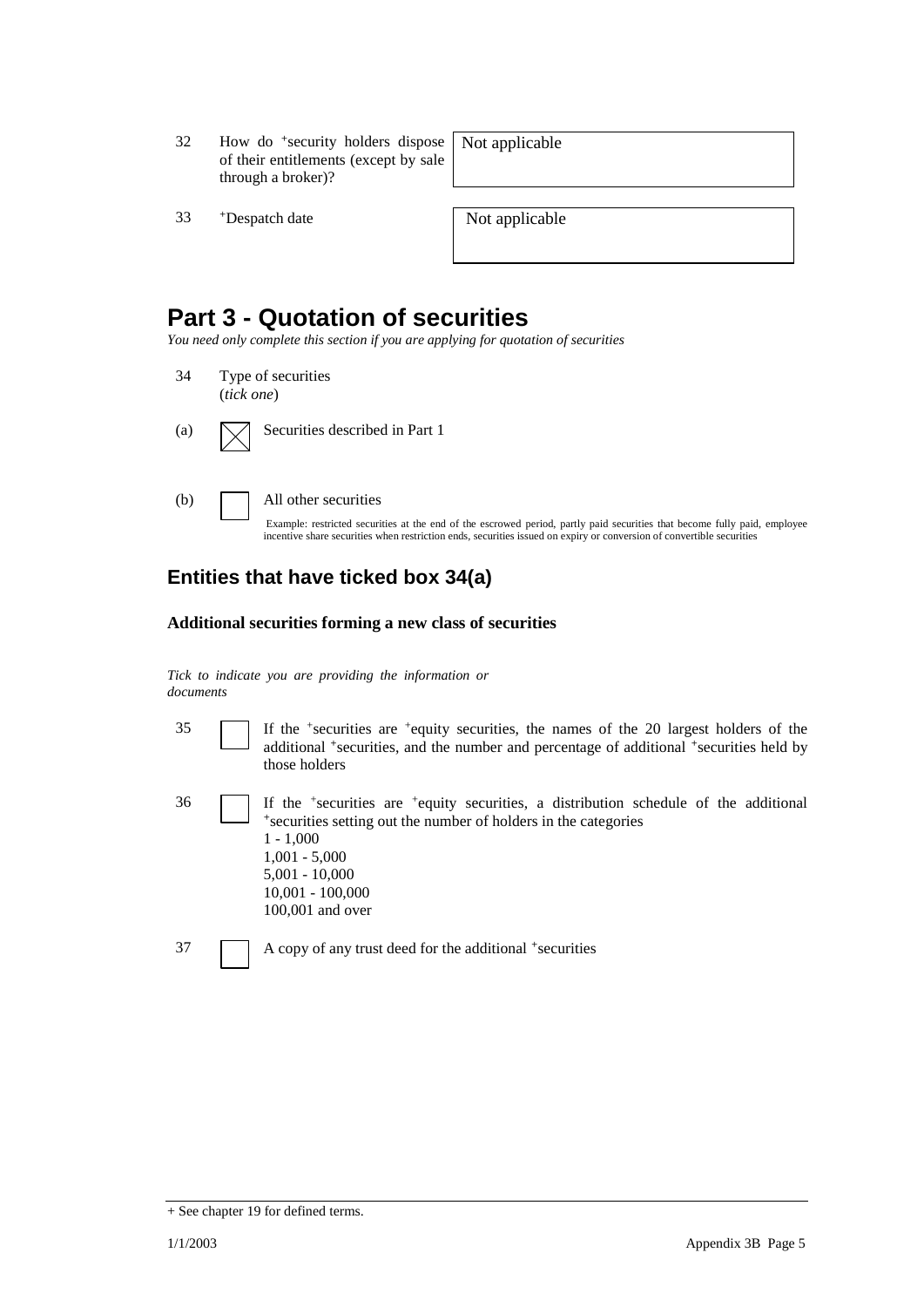#### **Entities that have ticked box 34(b)**

- 38 Number of securities for which <sup>+</sup>quotation is sought
- 39 Class of <sup>+</sup>securities for which quotation is sought
- 40 Do the <sup>+</sup>securities rank equally in all respects from the date of allotment with an existing <sup>+</sup>class of quoted <sup>+</sup>securities?

If the additional securities do not rank equally, please state:

- the date from which they do
- the extent to which they participate for the next dividend, (in the case of a trust, distribution) or interest payment
- the extent to which they do not rank equally, other than in relation to the next dividend, distribution or interest payment
- 41 Reason for request for quotation now

Example: In the case of restricted securities, end of restriction period

(if issued upon conversion of another security, clearly identify the other security)

42 Number and <sup>+</sup>class of all <sup>+</sup>securities quoted on ASX (*including* securities in clause 38)





| that        |  |
|-------------|--|
|             |  |
| ties<br>the |  |

<sup>+</sup> See chapter 19 for defined terms.